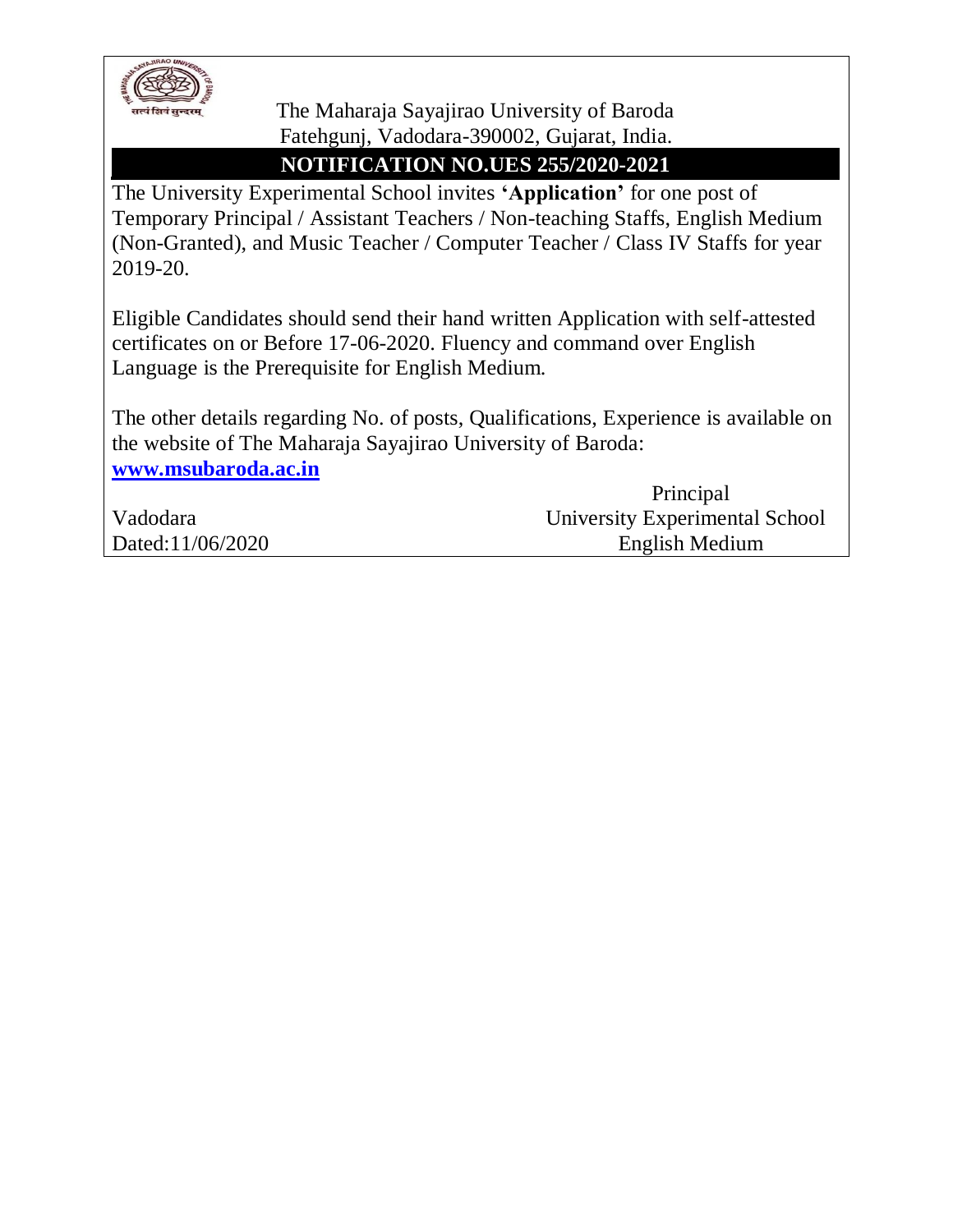

## The Maharaja Sayajirao University of Baroda Fatehgunj, Vadodara-390002, Gujarat, India.

## NOTIFICATION NO.UES 255/2020-2021

Qualification for the post of Temporary basis Principal, Temporary Assistant Teachers (Primary), Secondary & Higher Secondary for English Medium (Non Granted) The University Experimental School English Medium School, Vadodara

| Sr.<br>N <sub>0</sub> | <b>Section</b>                       | Post                 | <b>Subject</b>           | Qualification           | <b>Experience</b><br>in Teaching                                      | <b>Note</b>                                                         | No.<br><b>of</b><br>Post | <b>Salary</b><br>p.m<br>Rs. |
|-----------------------|--------------------------------------|----------------------|--------------------------|-------------------------|-----------------------------------------------------------------------|---------------------------------------------------------------------|--------------------------|-----------------------------|
| 1.                    | Secondary<br>$&$ Higher<br>Secondary | Principal            |                          | M.A/M.Sc/<br>M.Com/B.Ed | Minimum<br>Five Year of<br>Teaching &<br>Administrative<br>Experience | For<br>Principal<br><b>HTAT</b><br>Passed<br>Would be<br>Preferable | 01                       | 29000/-                     |
| 2.                    | Lower<br>Primary<br>I to V           | Assistant<br>Teacher |                          | B.A/B.Sc/P.T.C          |                                                                       | TET-1<br>Passed<br>would be<br>preferable<br>for lower<br>primary   | 05                       | $11000/-$                   |
| 3.                    | Upper<br>Primary<br>VI to VII        | Assistant<br>Teacher | S.S/<br>Gujarati         | B.A,B.Ed                |                                                                       | TET-2<br>Passed<br>would be<br>preferable<br>for upper<br>primary   | 01                       | $12000/-$                   |
| 4.                    | Upper<br>Primary<br>VI to VII        | Assistant<br>Teacher | Science /<br>Mathematics | B.Sc, B.Ed              |                                                                       | TET-2<br>Passed<br>would be<br>preferable<br>for upper<br>primary   | 02                       | 12000/-                     |
| 5.                    | Upper<br>Primary<br>VI to VII        | Assistant<br>Teacher | English /<br>Sanskrit    | B.A, B.Ed               |                                                                       | TET-2<br>Passed<br>would be<br>preferable<br>for upper<br>primary   | 01                       | 12000/-                     |
| 6.                    | Upper<br>Primary<br>VI to VII        | Assistant<br>Teacher | Computer<br>Teacher      | M.C.A / B.C.A<br>/D.C.A |                                                                       | TET-2<br>Passed<br>would be<br>preferable<br>for upper              | 02                       | $12000/-$                   |